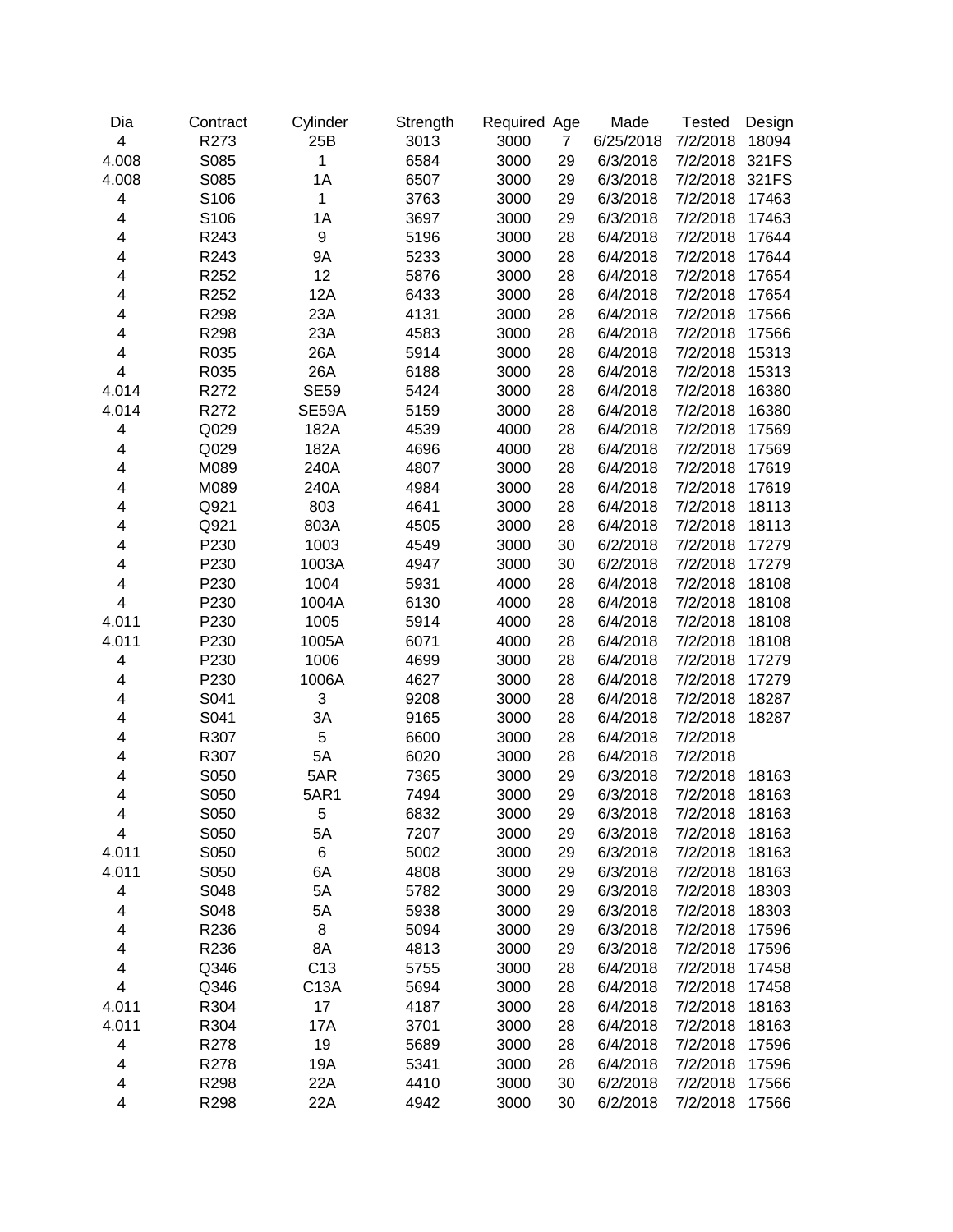| 4                       | J363          | 24A            | 5738  | 4000 | 28             | 6/4/2018  | 7/2/2018 | 18264 |
|-------------------------|---------------|----------------|-------|------|----------------|-----------|----------|-------|
| 4                       | J363          | 24A            | 5857  | 4000 | 28             | 6/4/2018  | 7/2/2018 | 18264 |
| 4                       | R333          | 25A            | 6460  | 3000 | 28             | 6/4/2018  | 7/2/2018 | 17704 |
| 4                       | R333          | 25A            | 6831  | 3000 | 28             | 6/2/2018  | 7/2/2018 | 18264 |
| 4                       | Q297          | 95A            | 5912  | 3000 | 28             | 6/4/2018  | 7/2/2018 | 16475 |
| 4                       | Q297          | 95A            | 5807  | 3000 | 28             | 6/4/2018  | 7/2/2018 | 16475 |
| 4                       | Q297          | 96A            | 5363  | 3000 | 28             | 6/4/2018  | 7/2/2018 | 16475 |
| 4                       | Q297          | 96A            | 5644  | 3000 | 28             | 6/4/2018  | 7/2/2018 | 16475 |
| 4.008                   | Q297          | 97A            | 5679  | 3000 | 28             | 6/4/2018  | 7/2/2018 | 16475 |
| 4.008                   | Q297          | 97A            | 5479  | 3000 | 28             | 6/4/2018  | 7/2/2018 | 16475 |
| 4                       | Q030          | 254A           | 4642  | 3000 | 28             | 6/4/2018  | 7/2/2018 | 16455 |
| 4                       | Q030          | 254A           | 4621  | 3000 | 28             | 6/4/2018  | 7/2/2018 | 16455 |
| 4                       | Q030          | 255A           | 6139  | 3000 | 28             | 6/4/2018  | 7/2/2018 | 17214 |
| 4                       | Q030          | 255A           | 5951  | 3000 | 28             | 6/4/2018  | 7/2/2018 | 17214 |
| 4                       | 119978        | $\overline{2}$ | 8235  | 3000 | 28             | 6/4/2018  | 7/2/2018 | 16457 |
| 4                       | 119978        | 2A             | 11178 | 3000 | 28             | 6/4/2018  | 7/2/2018 | 16457 |
| $\overline{\mathbf{4}}$ | R024          | 1C             | 5833  | 5000 | $\overline{7}$ | 6/26/2018 | 7/3/2018 | 18385 |
| 4.008                   | R280          | 3B             | 3875  | 3000 | 5              | 6/28/2018 | 7/3/2018 | 15521 |
| 4.008                   | R280          | 3C             | 3889  | 3000 | 5              | 6/28/2018 | 7/3/2018 | 15521 |
| 4                       | R236          | 14B            | 3275  | 3000 | 7              | 6/26/2018 | 7/3/2018 | 17596 |
| 4                       | R272          | SE 60          | 5224  | 3000 | 28             | 6/5/2018  | 7/3/2018 | 16380 |
| 4                       | R272          | <b>SE 60A</b>  | 5181  | 3000 | 28             | 6/5/2018  | 7/3/2018 | 16380 |
| 4                       | R272          | D61            | 7125  | 4000 | 28             | 6/5/2018  | 7/3/2018 | 17703 |
| 4                       | R272          | D61A           | 7740  | 4000 | 28             | 6/5/2018  | 7/3/2018 | 17703 |
| 4                       | R272          | D61E           | 6995  | 4000 | 28             | 6/5/2018  | 7/3/2018 | 17703 |
| 4                       | R272          | D61F           | 6640  | 4000 | 28             | 6/5/2018  | 7/3/2018 | 17703 |
| 4                       | R272          | D61J           | 7085  | 4000 | 28             | 6/5/2018  | 7/3/2018 | 17703 |
| 4                       | R272          | D61K           | 7082  | 4000 | 28             | 6/5/2018  | 7/3/2018 | 17703 |
| 4.014                   | R272          | D61T           | 6297  | 4000 | 28             | 6/5/2018  | 7/3/2018 | 17703 |
| 4.014                   | R272          | <b>D61U</b>    | 6835  | 4000 | 28             | 6/5/2018  | 7/3/2018 | 17703 |
| 4                       | R272          | D61O           | 7310  | 4000 | 28             | 6/5/2018  | 7/3/2018 | 17703 |
| 4                       | R272          | D61P           | 7541  | 4000 | 28             | 6/5/2018  | 7/3/2018 | 17703 |
| 4                       | R272          | D61Y           | 7347  | 4000 | 28             | 6/5/2018  | 7/3/2018 | 17703 |
| 4                       | R272          | D61Z           | 6654  | 4000 | 28             | 6/5/2018  | 7/3/2018 | 17703 |
| 4                       | R238          | 62A            | 4505  | 3000 | 28             | 6/5/2018  | 7/3/2018 | 17130 |
| 4                       | R238          | 62A            | 4218  | 3000 | 28             | 6/5/2018  | 7/3/2018 | 17130 |
| 4                       | Q297          | 98A            | 5746  | 3000 | 28             | 6/5/2018  | 7/3/2018 | 16475 |
| 4                       | Q297          | 98A            | 5816  | 3000 | 28             | 6/5/2018  | 7/3/2018 | 16475 |
| 4                       | Q076          | 156A           | 4743  | 3000 | 28             | 6/5/2018  | 7/3/2018 | 16225 |
| 4                       | Q076          | 156A           | 5720  | 3000 | 28             | 6/5/2018  | 7/3/2018 | 16225 |
| 4.008                   | Q076          | 234A           | 5001  | 3000 | 28             | 6/5/2018  | 7/3/2018 | 17560 |
| 4.008                   | Q076          | 234A           | 4919  | 3000 | 28             | 6/5/2018  | 7/3/2018 | 17560 |
| 4                       | 58SAB1-S3-002 | 1ARB           | 8998  | 5500 | 28             | 6/5/2018  | 7/3/2018 | 17509 |
| 4                       | 58SAB1-S3-002 | 1ARB           | 11322 | 5500 | 28             | 6/5/2018  | 7/3/2018 | 17509 |
| 4                       | 78SAB1-S3-004 | 2ARB           | 9618  | 7000 | 28             | 6/5/2018  | 7/3/2018 | 17194 |
|                         |               |                |       |      |                | 6/5/2018  |          |       |
| 4                       | 78SAB1-S3-004 | 2ARB           | 9632  | 7000 | 28             |           | 7/3/2018 | 17194 |
| 4                       | 78SAB1-S3-004 | 2ZRB           | 9606  | 7000 | 28             | 6/5/2018  | 7/3/2018 | 17194 |
| 4                       | 78SAB1-S3-004 | 2ZRB           | 10136 | 7000 | 28             | 6/5/2018  | 7/3/2018 | 17194 |
| 4                       | R323          | 1A             | 4268  | 3000 | 28             | 6/5/2018  | 7/3/2018 | 18186 |
| 4                       | R323          | 1A             | 4816  | 3000 | 28             | 6/5/2018  | 7/3/2018 | 18186 |
| 4                       | S013          | 2A             | 5472  | 3000 | 28             | 6/5/2018  | 7/3/2018 | 18318 |
| 4                       | S013          | 2Α             | 5693  | 3000 | 28             | 6/5/2018  | 7/3/2018 | 18318 |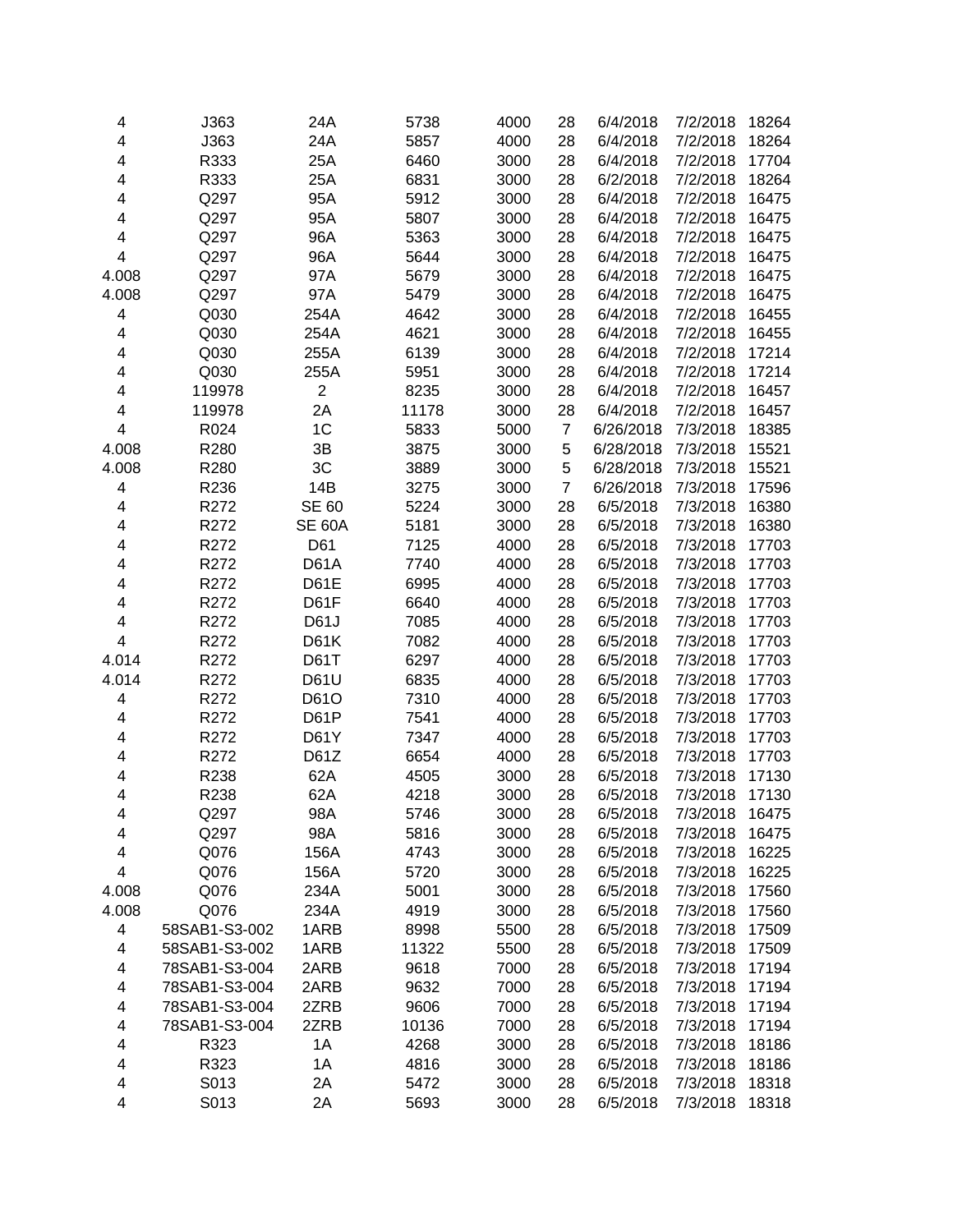| 4.011 | S048 | 6A              | 7661 | 3000 | 28 | 6/5/2018 | 7/3/2018 | 18300 |
|-------|------|-----------------|------|------|----|----------|----------|-------|
| 4.011 | S048 | 6A              | 8022 | 3000 | 28 | 6/5/2018 | 7/3/2018 | 18300 |
| 4     | R943 | 10              | 7013 | 3000 | 28 | 6/5/2018 | 7/3/2018 | 17463 |
| 4     | R943 | 10A             | 7425 | 3000 | 28 | 6/5/2018 | 7/3/2018 | 17463 |
| 4     | R243 | 10              | 4719 | 3000 | 28 | 6/5/2018 | 7/3/2018 | 17644 |
| 4     | R243 | 10A             | 5104 | 3000 | 28 | 6/5/2018 | 7/3/2018 | 17644 |
| 4     | R273 | 11              | 4084 | 3000 | 28 | 6/5/2018 | 7/3/2018 | 18094 |
| 4     | R273 | 11A             | 4233 | 3000 | 28 | 6/5/2018 | 7/3/2018 | 18094 |
| 4.011 | R273 | 12              | 4430 | 3000 | 28 | 6/5/2018 | 7/3/2018 | 18094 |
| 4.011 | R273 | 12A             | 4692 | 3000 | 28 | 6/5/2018 | 7/3/2018 | 18094 |
| 6     | P079 | 290             | 4584 | 3000 | 28 | 6/5/2018 | 7/3/2018 | 17502 |
| 6     | P079 | 290A            | 4924 | 3000 | 28 | 6/5/2018 | 7/3/2018 | 17502 |
| 4     | R278 | 20              | 5179 | 3000 | 28 | 6/5/2018 | 7/3/2018 | 17596 |
| 4     | R278 | 20A             | 5236 | 3000 | 28 | 6/5/2018 | 7/3/2018 | 17596 |
| 4     | Q346 | R <sub>21</sub> | 5177 | 3000 | 28 | 6/5/2018 | 7/3/2018 | 17458 |
| 4     | Q346 | <b>R21A</b>     | 5342 | 3000 | 28 | 6/5/2018 | 7/3/2018 | 17458 |
| 4     | R136 | W103            | 5715 | 4000 | 28 | 6/5/2018 | 7/3/2018 | 17602 |
| 4     | R136 | W103A           | 5573 | 4000 | 28 | 6/5/2018 | 7/3/2018 | 17602 |
| 4.008 | M089 | 241A            | 6300 | 3000 | 28 | 6/5/2018 | 7/3/2018 | 17619 |
| 4.008 | M089 | 241A            | 6261 | 3000 | 28 | 6/5/2018 | 7/3/2018 | 17619 |
| 4     | Q030 | 256A            | 5853 | 3000 | 28 | 6/5/2018 | 7/3/2018 | 16455 |
| 4     | Q030 | 256A            | 5562 | 3000 |    | 6/5/2018 | 7/3/2018 | 16455 |
|       |      |                 |      |      | 28 |          |          |       |
| 4     | P079 | 291             | 4688 | 3000 | 28 | 6/5/2018 | 7/3/2018 | 16271 |
| 4     | P079 | 291A            | 4499 | 3000 | 28 | 6/5/2018 | 7/3/2018 | 16271 |
| 4     | P047 | 406A            | 4508 | 3000 | 28 | 6/5/2018 | 7/3/2018 | 17181 |
| 4     | P047 | 406A            | 4664 | 3000 | 28 | 6/5/2018 | 7/3/2018 | 17181 |
| 4     | P047 | 407A            | 5045 | 3000 | 28 | 6/5/2018 | 7/3/2018 | 17560 |
| 4     | P047 | 407A            | 5533 | 3000 | 28 | 6/5/2018 | 7/3/2018 | 17560 |
| 4     | P230 | 1007            | 4142 | 3000 | 28 | 6/5/2018 | 7/3/2018 | 17279 |
| 4     | P230 | 1007A           | 4291 | 3000 | 28 | 6/5/2018 | 7/3/2018 | 17279 |
| 4.008 | S800 | 2A              | 4057 | 3000 | 29 | 6/6/2018 | 7/5/2018 | 18366 |
| 4.008 | S800 | 2A              | 3697 | 3000 | 29 | 6/6/2018 | 7/5/2018 | 18366 |
| 4     | R272 | S.E.62          | 5259 | 3000 | 29 | 6/6/2018 | 7/5/2018 | 16380 |
| 4     | R272 | S.E.62A         | 5424 | 3000 | 29 | 6/6/2018 | 7/5/2018 | 16380 |
| 4     | S106 | 2A              | 7164 | 3000 | 29 | 6/6/2018 | 7/5/2018 | 17463 |
| 4     | S106 | 2A              | 6629 | 3000 | 29 | 6/6/2018 | 7/5/2018 | 17463 |
| 4     | P922 | 174             | 4138 | 3000 | 29 | 6/6/2018 | 7/5/2018 | 16086 |
| 4     | P922 | 174A            | 4179 | 3000 | 29 | 6/6/2018 | 7/5/2018 | 16086 |
| 4     | R323 | 2A              | 4831 | 3000 | 29 | 6/6/2018 | 7/5/2018 | 18186 |
| 4     | R323 | 2A              | 5127 | 3000 | 29 | 6/6/2018 | 7/5/2018 | 18186 |
| 4     | R273 | 13              | 4105 | 3000 | 29 | 6/6/2018 | 7/5/2018 | 18094 |
| 4     | R273 | 13A             | 4124 | 3000 | 29 | 6/6/2018 | 7/5/2018 | 18094 |
| 4     | R273 | 14              | 3858 | 3000 | 29 | 6/6/2018 | 7/5/2018 | 18094 |
| 4     | R273 | 14              | 4026 | 3000 | 29 | 6/6/2018 | 7/5/2018 | 18094 |
| 4.011 | R339 | 17              | 4824 | 3000 | 29 | 6/6/2018 | 7/5/2018 | 17545 |
| 4.011 | R339 | 17A             | 4616 | 3000 | 29 | 6/6/2018 | 7/5/2018 | 17545 |
| 4     | R298 | 24A             | 4886 | 3000 | 29 | 6/6/2018 | 7/5/2018 | 18081 |
| 4     | R298 | 24A             | 4772 | 3000 | 29 | 6/6/2018 | 7/5/2018 | 18081 |
| 4     | R298 | 25A             | 4622 | 3000 | 29 | 6/6/2018 | 7/5/2018 | 18317 |
| 4     | R298 | 25A             | 5288 | 3000 | 29 | 6/6/2018 | 7/5/2018 | 18317 |
| 4     | J363 | 25A             | 6090 | 4000 | 29 | 6/6/2018 | 7/5/2018 | 18264 |
| 4     | J363 | 25A             | 6139 | 4000 | 29 | 6/6/2018 | 7/5/2018 | 18264 |
|       |      |                 |      |      |    |          |          |       |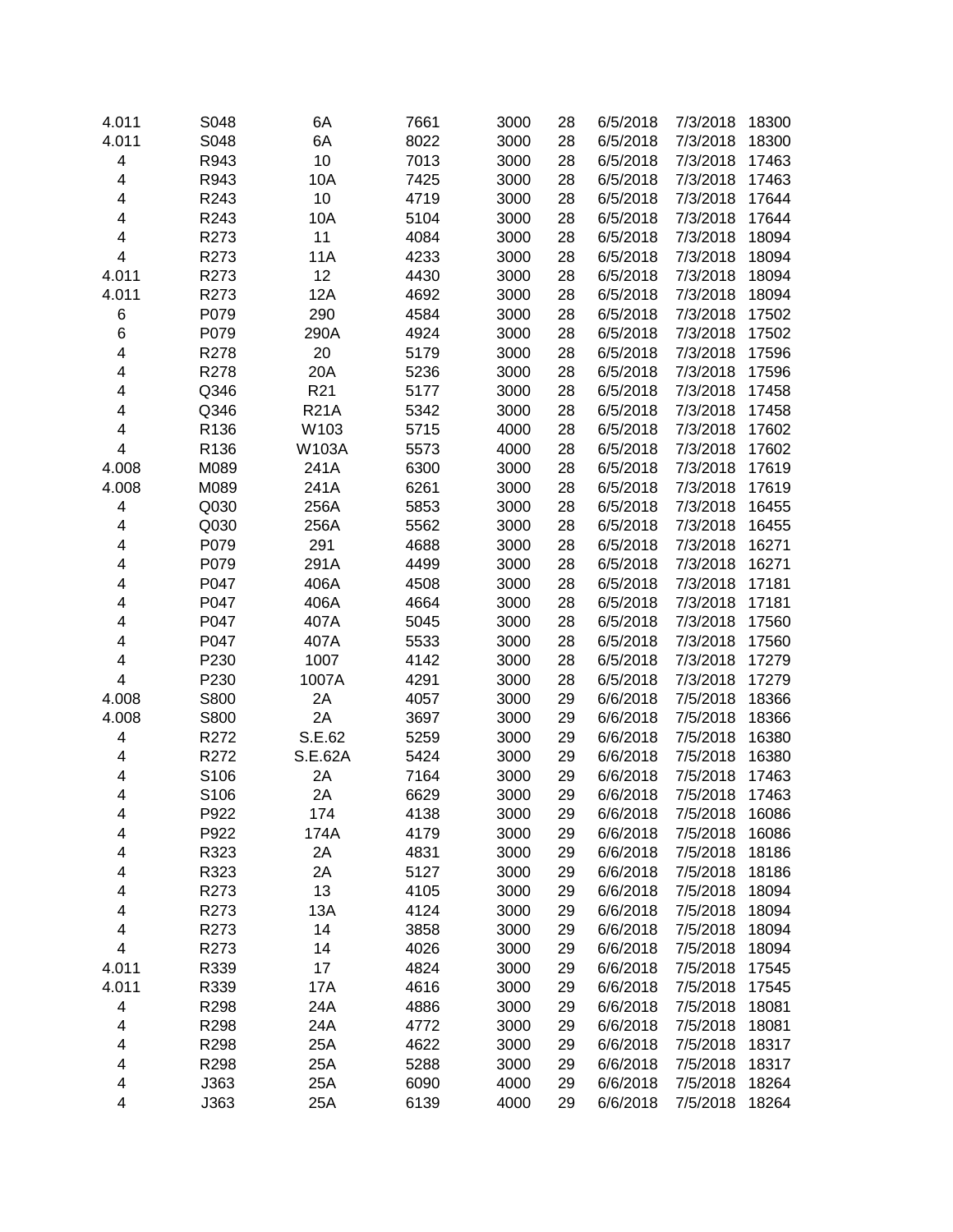| 4     | R333         | 26              | 7044         | 3000         | 29 | 6/6/2018             | 7/5/2018             | 17704          |
|-------|--------------|-----------------|--------------|--------------|----|----------------------|----------------------|----------------|
| 4     | R333         | 26A             | 7858         | 3000         | 29 | 6/6/2018             | 7/5/2018             | 17704          |
| 4     | Q346         | R <sub>22</sub> | 5224         | 3000         | 29 | 6/6/2018             | 7/5/2018             | 18362          |
| 4     | Q346         | <b>R22A</b>     | 5345         | 3000         | 29 | 6/6/2018             | 7/5/2018             | 18362          |
| 4.008 | Q172         | 59              | 3208         | 3000         | 29 | 6/6/2018             | 7/5/2018             | 16790          |
| 4.008 | Q172         | 59A             | 2996         | 3000         | 29 | 6/6/2018             | 7/5/2018             | 16790          |
| 4     | Q172         | 60              | 5775         | 3000         | 29 | 6/6/2018             | 7/5/2018             | 16791          |
| 4     | Q172         | 60A             | 5991         | 3000         | 29 | 6/6/2018             | 7/5/2018             | 16791          |
| 4     | Q172         | 61              | 5715         | 3000         | 29 | 6/6/2018             | 7/5/2018             | 16791          |
| 4     | Q172         | 61A             | 5394         | 3000         | 29 | 6/6/2018             | 7/5/2018             | 16791          |
| 4     | R040         | 42A             | 6003         | 3000         | 29 | 6/6/2018             | 7/5/2018             | 17181          |
| 4     | R040         | 42A             | 5924         | 3000         | 29 | 6/6/2018             | 7/5/2018             | 17181          |
| 4     | R136         | W104            | 5114         | 4000         | 29 | 6/6/2018             | 7/5/2018             | 17602          |
| 4     | R136         | <b>W104A</b>    | 4898         | 4000         | 29 | 6/6/2018             | 7/5/2018             | 17602          |
| 4.011 | N383         | 113             | 5564         | 3000         | 29 | 6/6/2018             | 7/5/2018             |                |
| 4.011 | N383         | 113A            | 5574         | 3000         | 29 | 6/6/2018             | 7/5/2018             |                |
| 4     | P079         | 293             | 5808         | 3000         | 29 | 6/6/2018             | 7/5/2018             | 16271          |
| 4     | P079         | 293A            | 6090         | 3000         | 29 | 6/6/2018             | 7/5/2018             | 16271          |
| 6     | P079         | 292             | 5708         | 3000         | 29 | 6/6/2018             | 7/5/2018             | 17502          |
| 6     | P079         | 292A            | 5345         | 3000         | 29 | 6/6/2018             | 7/5/2018             | 17502          |
| 4     | Q030         | 257A            | 5929         | 3000         | 29 | 6/6/2018             | 7/5/2018             | 16455          |
| 4     | Q030         | 257A            | 5569         | 3000         | 29 | 6/6/2018             | 7/5/2018             | 16455          |
| 4     | Q031         | 320             | 6061         | 3000         | 29 | 6/6/2018             | 7/5/2018             | 18063          |
| 4     | Q031         | 320A            | 5962         | 3000         | 29 | 6/6/2018             | 7/5/2018             | 18063          |
| 4.011 | P230         | 1008            | 6346         | 4000         | 29 | 6/6/2018             | 7/5/2018             | 18108          |
| 4.011 | P230         | 1008A           | 6490         | 4000         | 29 | 6/6/2018             | 7/5/2018             | 18108          |
| 4     | P230         | 1009            | 5942         | 4000         | 29 | 6/6/2018             | 7/5/2018             | 18108          |
| 4     | P230         | 1009A           | 6033         | 4000         | 29 | 6/6/2018             | 7/5/2018             | 18108          |
| 4     | P230         | 1010            | 4558         | 3000         | 29 | 6/6/2018             | 7/5/2018             | 17279          |
| 4     | P230         | 1010A           | 4876         | 3000         | 29 | 6/6/2018             | 7/5/2018             | 17279          |
| 4.011 | R310         | 1               | 5642         | 3000         | 28 | 6/7/2018             | 7/5/2018             | 18193          |
| 4.011 | R310         | 1A              | 5771         | 3000         | 28 | 6/7/2018             | 7/5/2018             | 18193          |
| 4     | Q800         | 3A              | 4025         | 3000         | 28 | 6/7/2018             | 7/5/2018             | 18366          |
| 4     | Q800         | 3B              | 4332         | 3000         | 28 | 6/7/2018             | 7/5/2018             | 18366          |
| 4     | R342         | 3               | 6995         | 3000         | 28 | 6/7/2018             | 7/5/2018             | 17390          |
| 4     | R342         | ЗA              | 8665         | 3000         | 28 | 6/7/2018             | 7/5/2018             | 17390          |
|       |              |                 |              |              |    |                      |                      |                |
| 4     | R321<br>R321 | 10              | 4119<br>3892 | 3000<br>3000 | 28 | 6/7/2018<br>6/7/2018 | 7/5/2018<br>7/5/2018 | 18290<br>18290 |
| 4     |              | 10A             |              |              | 28 |                      |                      |                |
| 4     | Q072         | 36<br>36A       | 6493         | 3000         | 28 | 6/7/2018<br>6/7/2018 | 7/5/2018             | 16388<br>16388 |
| 4     | Q072         |                 | 6795         | 3000         | 28 |                      | 7/5/2018             |                |
| 4     | R272         | D63             | 5381         | 3000         | 28 | 6/7/2018             | 7/5/2018             | 16380          |
| 4     | R272         | D63A            | 5583         | 3000         | 28 | 6/7/2018             | 7/5/2018             | 16380          |
| 4     | P922         | 175             | 4485         | 3000         | 28 | 6/7/2018             | 7/5/2018             | 16086          |
| 4     | P922         | 175A            | 5115         | 3000         | 28 | 6/7/2018             | 7/5/2018             | 16086          |
| 4     | S159         | 2A              | 5468         | 3000         | 28 | 6/7/2018             | 7/5/2018             | 17463          |
| 4     | S159         | 2A              | 5647         | 3000         | 28 | 6/7/2018             | 7/5/2018             | 17463          |
| 4.011 | R273         | 15              | 4728         | 3000         | 28 | 6/7/2018             | 7/5/2018             | 18094          |
| 4.011 | R273         | 15A             | 4755         | 3000         | 28 | 6/7/2018             | 7/5/2018             | 18094          |
| 4     | R339         | 18A             | 7179         | 3000         | 28 | 6/7/2018             | 7/5/2018             | 18061          |
| 4     | R339         | 18A             | 7654         | 3000         | 28 | 6/7/2018             | 7/5/2018             | 18061          |
| 4     | Q172         | 62              | 5048         | 3000         | 28 | 6/7/2018             | 7/5/2018             | 16790          |
| 4     | Q172         | 62A             | 4556         | 3000         | 28 | 6/7/2018             | 7/5/2018             | 16790          |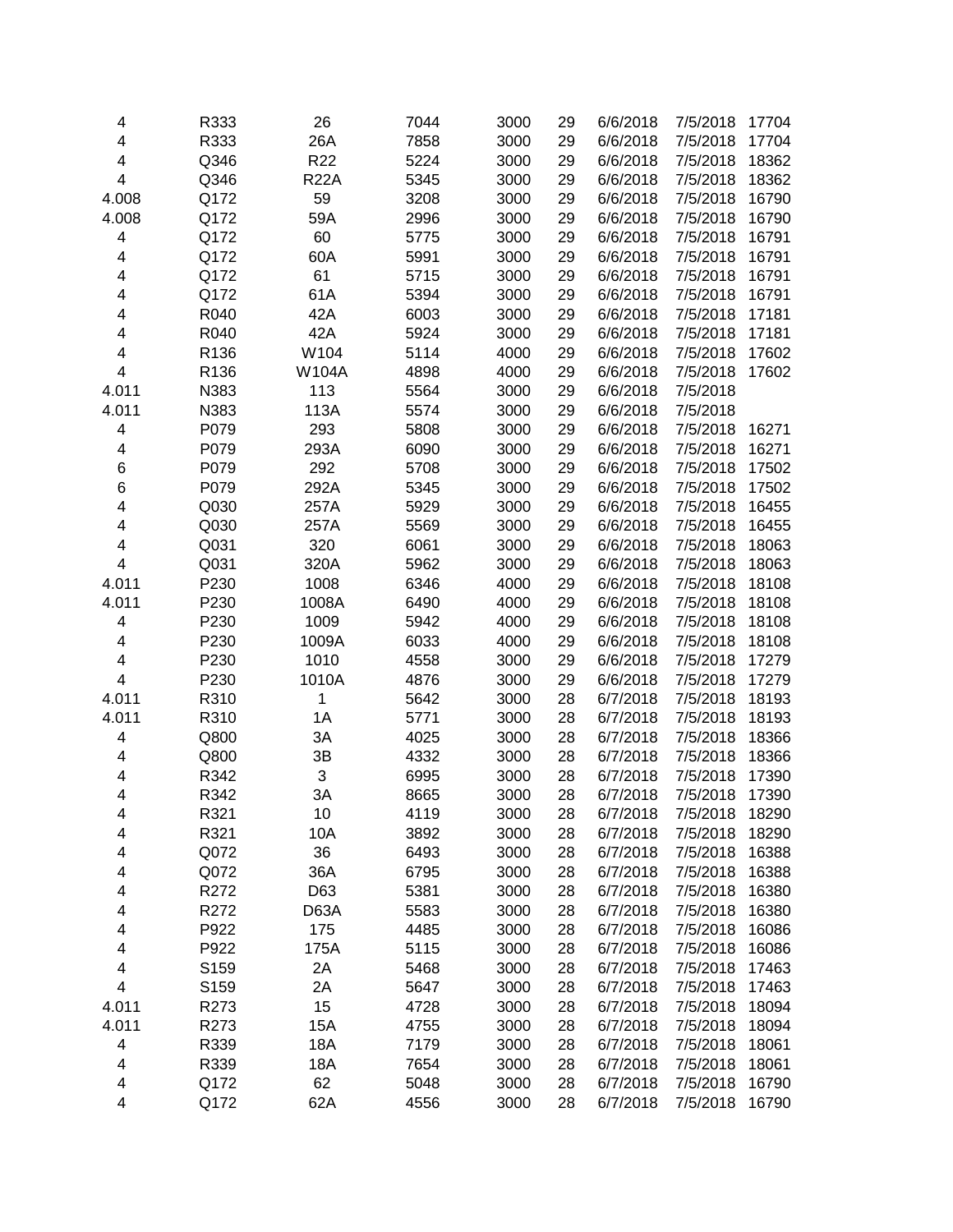| 4                       | Q297             | 99A           | 5359  | 3000 | 28               | 6/7/2018  | 7/5/2018 | 16475 |
|-------------------------|------------------|---------------|-------|------|------------------|-----------|----------|-------|
| 4                       | Q297             | 99A           | 5673  | 3000 | 28               | 6/7/2018  | 7/5/2018 | 16475 |
| 4                       | R136             | W105          | 5756  | 4000 | 28               | 6/7/2018  | 7/5/2018 | 17602 |
| 4                       | R136             | W105A         | 5836  | 4000 | 28               | 6/7/2018  | 7/5/2018 | 17602 |
| 4                       | N383             | 114           | 5174  | 3000 | 28               | 6/7/2018  | 7/5/2018 |       |
| 4                       | N383             | 114A          | 5434  | 3000 | 28               | 6/7/2018  | 7/5/2018 |       |
| 4.014                   | M089             | 242A          | 5157  | 3000 | 28               | 6/7/2018  | 7/5/2018 | 17619 |
| 4.014                   | M089             | 242A          | 5580  | 3000 | 28               | 6/7/2018  | 7/5/2018 | 17619 |
| 4                       | 111351           | 88            | 6820  | 3000 | 28               | 6/7/2018  | 7/6/2018 | 18185 |
| 4                       | 111351           | 88A           | 6519  | 3000 | 28               | 6/7/2018  | 7/6/2018 | 18185 |
| 4                       | Q030             | 258A          | 6105  | 3000 | 28               | 6/7/2018  | 7/6/2018 | 17257 |
| 4                       | Q030             | 258A          | 5950  | 3000 | 28               | 6/7/2018  | 7/6/2018 | 17257 |
| 4                       | P047             | 408A          | 4845  | 3000 | 28               | 6/7/2018  | 7/6/2018 | 17560 |
| 4                       | P047             | 408A          | 4596  | 3000 | 28               | 6/7/2018  | 7/6/2018 | 17560 |
| 4                       | P230             | 1011          | 4412  | 3000 | 28               | 6/7/2018  | 7/6/2018 | 17279 |
| 4                       | P230             | 1011A         | 4271  | 3000 | 28               | 6/7/2018  | 7/6/2018 | 17279 |
| 4                       | R273             | 26B           | 4384  | 3000 | $\overline{7}$   | 6/28/2018 | 7/6/2018 | 18094 |
| $\overline{\mathbf{4}}$ | R273             | 27B           | 4426  | 3000 | $\boldsymbol{7}$ | 6/28/2018 | 7/6/2018 | 18094 |
| 4.008                   | R337             | 3A            | 4555  | 3000 | 28               | 6/8/2018  | 7/6/2018 | 18190 |
| 4.008                   | R337             | 3A            | 4472  | 3000 | 28               | 6/8/2018  | 7/6/2018 | 18190 |
|                         | 118518           |               | 4972  | 3000 |                  | 6/8/2018  | 7/6/2018 | 17280 |
| 6                       |                  | 1             |       |      | 28               |           | 7/6/2018 |       |
| 6                       | 118518           | 1A            | 4942  | 3000 | 28               | 6/8/2018  |          | 17280 |
| 4                       | S227             | 6B            | 4980  | 3000 | 10               | 6/26/2018 | 7/6/2018 | 18355 |
| 4                       | S227             | 6C            | 4679  | 3000 | 10               | 6/26/2018 | 7/6/2018 | 18355 |
| 4                       | S227             | 7B            | 3801  | 4000 | $\overline{7}$   | 6/26/2018 | 7/6/2018 | 18358 |
| 4                       | S227             | 7C            | 3519  | 4000 | $\overline{7}$   | 6/26/2018 | 7/6/2018 | 18358 |
| 4                       | S227             | 8B            | 5739  | 4000 | $\overline{7}$   | 6/29/2018 | 7/6/2018 | 18358 |
| 4                       | S227             | 8C            | 6146  | 4000 | $\overline{7}$   | 6/29/2018 | 7/6/2018 | 18358 |
| 4                       | R236             | 15B           | 4113  | 3000 | $\overline{7}$   | 6/29/2018 | 7/6/2018 | 17596 |
| 4                       | R273             | 28B           | 3447  | 3000 | $\overline{7}$   | 6/29/2018 | 7/6/2018 | 18094 |
| 4                       | R273             | 29B           | 3621  | 3000 | $\overline{7}$   | 6/29/2018 | 7/6/2018 | 18094 |
| 4.011                   | Q297             | 6ARK          | 10488 | 8500 | 28               | 6/8/2018  | 7/6/2018 | 18221 |
| 4.011                   | Q297             | 6ARK          | 10841 | 8500 | 28               | 6/8/2018  | 7/6/2018 | 18221 |
| $\overline{\mathbf{4}}$ | Q921             | 11            | 4443  | 3000 | 28               | 6/8/2018  | 7/6/2018 | 18113 |
| 4                       | Q921             | 11A           | 4624  | 3000 | 28               | 6/8/2018  | 7/6/2018 | 18113 |
| 4                       | R273             | 16            | 5176  | 3000 | 28               | 6/8/2018  | 7/6/2018 | 18094 |
| 4                       | R <sub>273</sub> | 16A           | 5200  | 3000 | 28               | 6/8/2018  | 7/6/2018 | 18094 |
| 4                       | R339             | 19A           | 7861  | 3000 | 28               | 6/8/2018  | 7/6/2018 | 18061 |
| 4                       | R339             | 19A           | 8048  | 3000 | 28               | 6/8/2018  | 7/6/2018 | 18061 |
| 4                       | R298             | 25A           | 4059  | 3000 | 28               | 6/8/2018  | 7/6/2018 | 17566 |
| 4                       | R298             | 25A           | 4371  | 3000 | 28               | 6/8/2018  | 7/6/2018 | 17566 |
| 4                       | R333             | 27            | 6948  | 3000 | 28               | 6/8/2018  | 7/6/2018 | 17707 |
| 4                       | R333             | 27A           | 6499  | 3000 | 28               | 6/8/2018  | 7/6/2018 | 17707 |
| 4.008                   | Q072             | 37            | 6452  | 3000 | 28               | 6/8/2018  | 7/6/2018 | 16388 |
| 4.008                   | Q072             | 37A           | 6702  | 3000 | 28               | 6/8/2018  | 7/6/2018 | 16388 |
| 4                       | R272             | D64           | 5524  | 3000 | 28               | 6/8/2018  | 7/6/2018 | 16380 |
| 4                       | R272             | D64A          | 5579  | 3000 | 28               | 6/8/2018  | 7/6/2018 | 16380 |
| 4                       | R272             | D64D          | 5187  | 3000 | 28               | 6/8/2018  | 7/6/2018 | 16380 |
| 4                       | R272             | D64E          | 5232  | 3000 | 28               | 6/8/2018  | 7/6/2018 | 16380 |
| 4                       | R272             | <b>TS 65</b>  | 6487  | 4000 | 28               | 6/8/2018  | 7/6/2018 | 17703 |
| 4                       | R272             | <b>TS 65A</b> | 5927  | 4000 | 28               | 6/8/2018  | 7/6/2018 | 17703 |
| 4                       | Q297             | 101A          | 4800  | 3000 | 28               | 6/8/2018  | 7/6/2018 | 16475 |